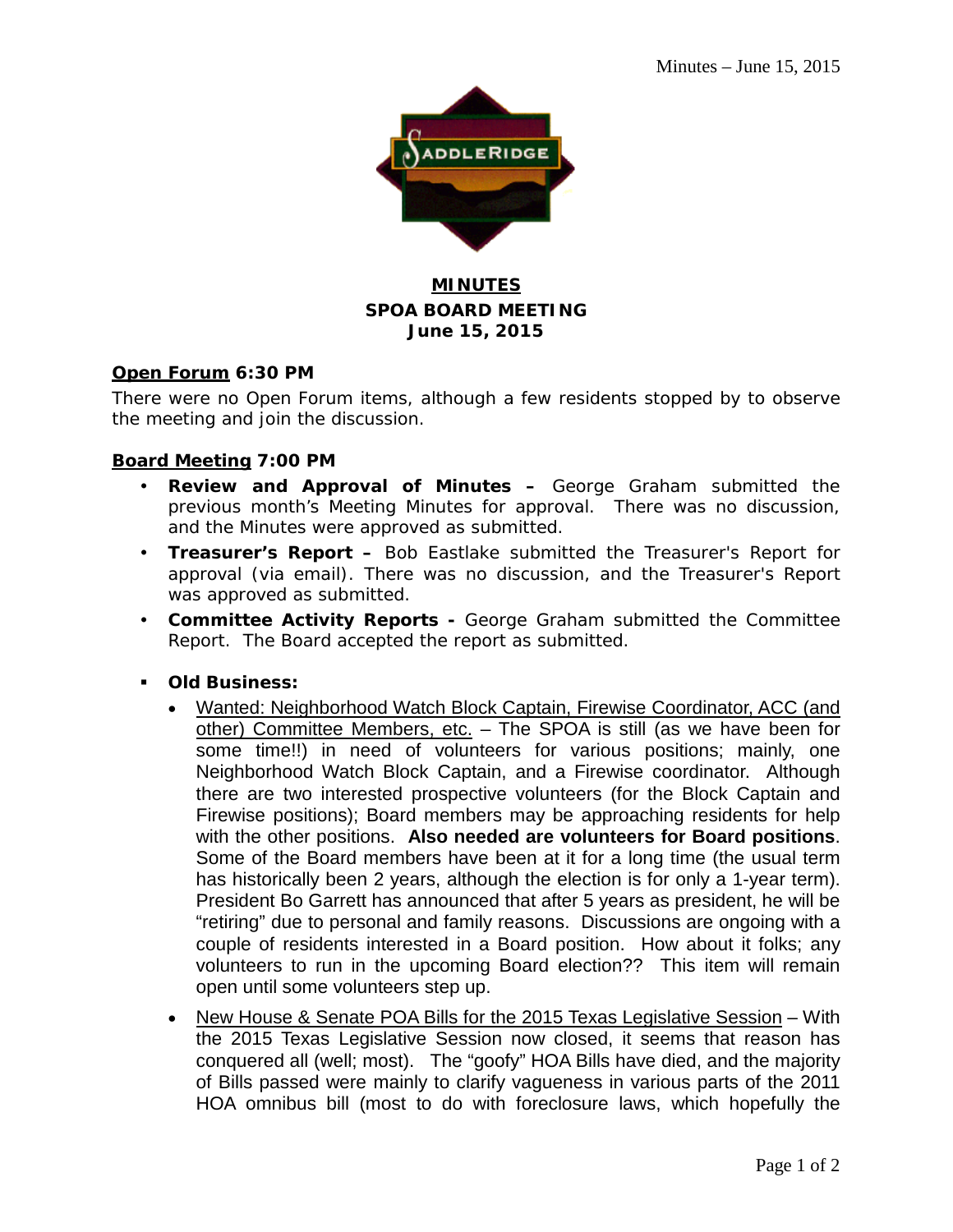SPOA Board never has to deal with). This item will now be closed, with a collective sigh of relief.

- **New Business:**
	- Chickens in Saddleridge; The Sequel Tim and Mickey Klapuch presented their formal proposal to change the Saddleridge Covenants & Restrictions to allow chickens and other fowl to be kept by Saddleridge residents. The Board agreed to take their proposal and put it to a resident vote per the Covenants & Restrictions change process. Their proposed document will be modified and expanded by the Board to allow a better fit and flow with the current Covenants & Restrictions document, and with Wimberley and Hays County laws. Once the proposed changes are agreed upon by Tim & Mickey, they will be reviewed by the Saddleridge lawyer for any final legal tweaks. Once all parties are happy with the document, it will be sent out to all residents for a vote. Stay tuned. This item will remain open.

The meeting was adjourned at 8:10 PM.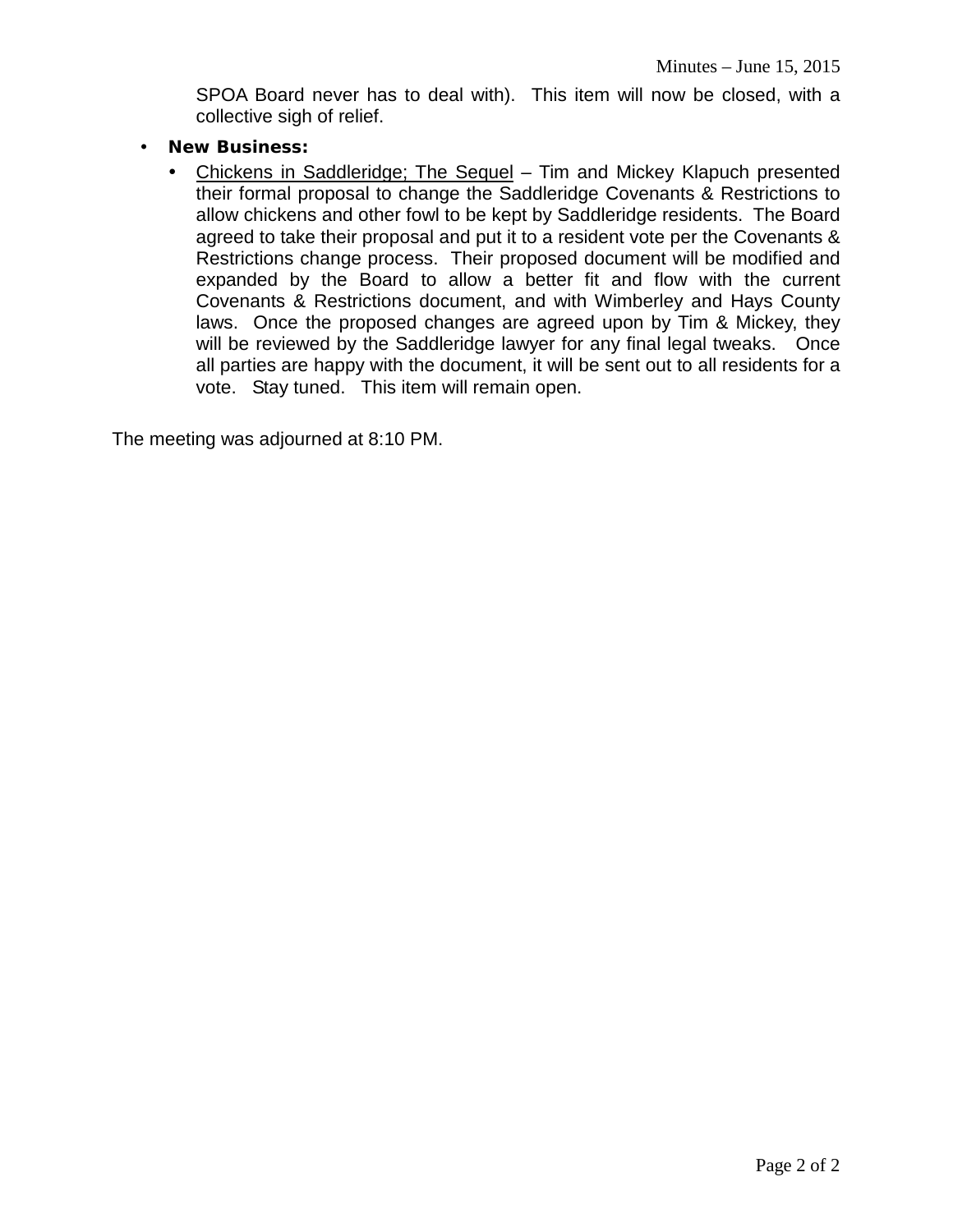#### **1:04 PM 06/09/15 Cash Basis**

# **Saddleridge Property Owners Association Profit & Loss Budget vs. Actual**

 **January through May 2015**

|                               | <b>Jan - May 15</b> | <b>Budget</b> |
|-------------------------------|---------------------|---------------|
| Income                        |                     |               |
| <b>Assessment Increase</b>    | 0.00                | 0.00          |
| <b>Clubhouse Usage Fee</b>    | 200.00              | 125.00        |
| <b>HOA Dues Collected</b>     | 12,281.44           | 288.00        |
| <b>Interest Assessed Fees</b> | 68.03               | 137.47        |
| <b>Interest Income</b>        | 62.48               | 29.58         |
| <b>Resale Cert. Fee</b>       | 250.00              | 450.00        |
| <b>Transfer Fees</b>          | 350.00              | 300.00        |
| <b>TXFR from Savings</b>      | 0.00                | 0.00          |
| <b>Uncategorized Income</b>   | 0.00                | 0.00          |
| Total Income                  | 13,211.95           | 1,330.05      |
| Expense                       |                     |               |
| <b>Accounting</b>             |                     |               |
| <b>Accounting-Bookkeeper</b>  | 875.00              | 875.00        |
| <b>Accounting-CPA</b>         | 0.00                | 0.00          |
| <b>Accounting - Other</b>     | 0.00                | 0.00          |
| <b>Total Accounting</b>       | 875.00              | 875.00        |
| <b>Annual Septic Contract</b> | 0.00                | 225.00        |
| <b>Bank Charges</b>           |                     |               |
| <b>Check Printing</b>         | 0.00                | 0.00          |
| <b>Safe Deposit Box</b>       | 40.00               | 40.00         |
| <b>Service Charges</b>        | 0.00                | 0.00          |
| <b>Bank Charges - Other</b>   | 0.00                | 0.00          |
| <b>Total Bank Charges</b>     | 40.00               | 40.00         |
| <b>CD Income Transfer</b>     | 0.00                | 0.00          |
| <b>Clubhouse Expenses</b>     |                     |               |
| Cleaning                      | 250.00              | 250.00        |
| <b>Cleaning Supplies</b>      | 0.00                | 0.00          |
| <b>Drapes</b>                 | 0.00                | 1.00          |
| <b>Entrance Fence Repair</b>  | 0.00                | 1.00          |
| <b>Entrance Sign</b>          | 0.00                | 1.00          |
| <b>Fence Repair</b>           | 0.00                | 1.00          |
| <b>Furnishings</b>            | 0.00                | 0.00          |
| <b>Garbage Bags</b>           | 0.00                | 0.00          |
| <b>Heating and AC</b>         | 0.00                | 131.73        |
| Lighting                      | 0.00                | 0.00          |
| <b>Maintenance Labor</b>      | 0.00                | 350.00        |
| Misc                          | 86.58               | 4.00          |
| <b>Outside Lighting</b>       | 0.00                | 0.00          |
| Paint                         | 0.00                | 0.00          |
| <b>Pest Control</b>           | 205.68              | 205.64        |
|                               |                     |               |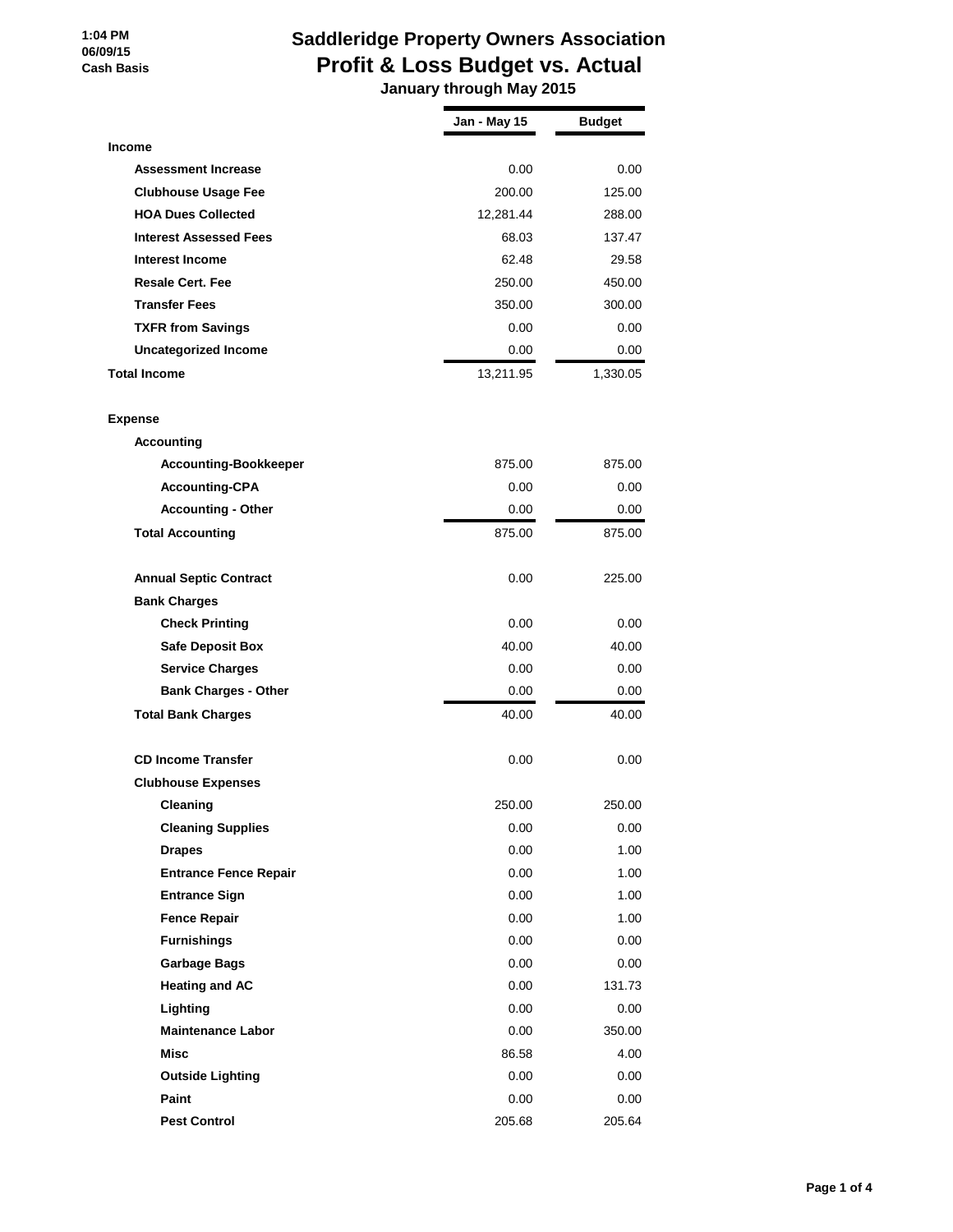### **1:04 PM 06/09/15 Cash Basis**

# **Saddleridge Property Owners Association Profit & Loss Budget vs. Actual January through May 2015**

|                                            | Jan - May 15 | <b>Budget</b> |
|--------------------------------------------|--------------|---------------|
| <b>Repairs</b>                             | 0.00         | 0.00          |
| <b>Septic Cleaning and Service</b>         | 245.00       | 0.00          |
| <b>Trash</b>                               | 160.40       | 168.27        |
| Water softener monthly maintain            | 0.00         | 114.75        |
| <b>Wellhouse Expenses</b>                  | 0.00         | 1.00          |
| <b>Clubhouse Expenses - Other</b>          | 0.00         | 0.00          |
| <b>Total Clubhouse Expenses</b>            | 947.66       | 1,229.39      |
| <b>Clubhouse Fees</b>                      | 0.00         | 1.00          |
| <b>Computer Database</b>                   | 0.00         | 1.00          |
| <b>Contingency Fund</b>                    | 0.00         | 1.00          |
| <b>Dues</b>                                | 0.00         | 1.00          |
| <b>Dues and Subscriptions</b>              | 0.00         | 0.00          |
| <b>Dues Refund</b>                         | 96.00        | 0.00          |
| <b>Food for Saddleridge Meetings</b>       |              |               |
| <b>Food for Annual BBQ</b>                 | 425.76       | 462.90        |
| Food for Saddleridge Meetings - Other      | 0.00         | 0.00          |
| <b>Total Food for Saddleridge Meetings</b> | 425.76       | 462.90        |
| <b>Improvements</b>                        |              |               |
| <b>Chairs</b>                              | 0.00         | 0.00          |
| Landscaping                                |              |               |
| <b>Entrance</b>                            | 0.00         | 0.00          |
| Hardscape                                  | 0.00         | 0.00          |
| Lighting                                   | 0.00         | 0.00          |
| Plan                                       | 0.00         | 0.00          |
| <b>Plants</b>                              | 0.00         | 0.00          |
| Preparation                                | 0.00         | 0.00          |
| Water                                      | 0.00         | 0.00          |
| Landscaping - Other                        | 0.00         | 0.00          |
| <b>Total Landscaping</b>                   | 0.00         | 0.00          |
| Lights                                     | 0.00         | 0.00          |
| <b>Microwave</b>                           | 0.00         | 1.00          |
| New water softener                         | 0.00         | 1.00          |
| Other                                      | 0.00         | 0.00          |
| Roof                                       | 0.00         | 1.00          |
| <b>Tables</b>                              | 0.00         | 0.00          |
| <b>Wellhouse Improvements</b>              | 0.00         | 0.00          |
| <b>Improvements - Other</b>                | 0.00         | 1.00          |
| <b>Total Improvements</b>                  | 0.00         | 4.00          |
| <b>Lawn Maintenance</b>                    | 649.52       | 855.19        |
| <b>Lease of Water Equipment</b>            | 0.00         | 1.00          |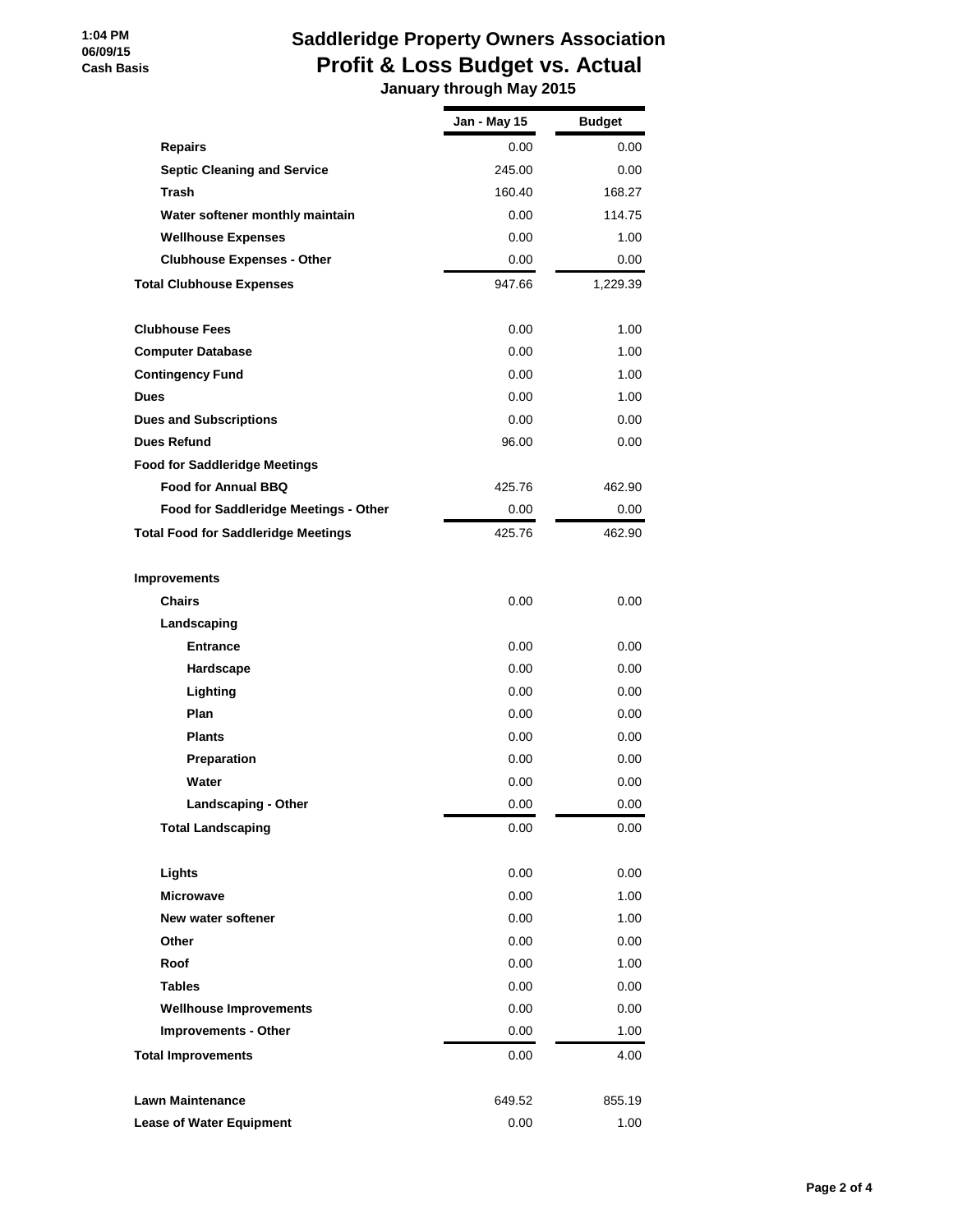### **1:04 PM 06/09/15 Cash Basis**

# **Saddleridge Property Owners Association Profit & Loss Budget vs. Actual**

 **January through May 2015**

|                                     | Jan - May 15 | <b>Budget</b> |
|-------------------------------------|--------------|---------------|
| <b>Mailings</b>                     | 49.00        | 207.50        |
| <b>Misc</b>                         | 0.00         | 1.00          |
| <b>Miscellaneous</b>                |              |               |
| <b>ACC Office Supplies</b>          | 0.00         | 1.00          |
| <b>Check Printing Charge</b>        | 0.00         | 0.00          |
| Copying                             | 0.00         | 0.00          |
| <b>Garbage Bags</b>                 | 0.00         | 0.00          |
| <b>Gifts</b>                        | 0.00         | 0.00          |
| <b>Legal Records</b>                | 0.00         | 70.00         |
| <b>Office Supplies</b>              | 0.00         | 1.00          |
| Plaque                              | 0.00         | 1.00          |
| <b>Printer Cart.</b>                | 0.00         | 1.00          |
| <b>Software</b>                     | 0.00         | 1.00          |
| <b>Website Domain</b>               | 0.00         | 1.00          |
| <b>Miscellaneous - Other</b>        | 0.00         | 0.00          |
| <b>Total Miscellaneous</b>          | 0.00         | 76.00         |
| Neighborhood Watch                  | 0.00         | 1.00          |
| <b>PEC Electricity</b>              | 863.39       | 781.24        |
| <b>Reconciliation Discrepancies</b> | $-0.10$      | 1.00          |
| <b>Reserve Fund</b>                 | 0.00         | 1.00          |
| <b>S. Entrance Water</b>            | 0.00         | 1.00          |
| <b>Taxes</b>                        | 1,928.74     | 1,736.72      |
| <b>Uncategorized Expenses</b>       | 0.00         | 1.00          |
| <b>Water Well Electricity</b>       | 0.00         | 1.00          |
| <b>Webmaster Fees</b>               | 0.00         | 0.00          |
| <b>Webpage Fees</b>                 | 0.00         | 0.00          |
| <b>Total Expense</b>                | 5,874.97     | 6,504.94      |
| Net Income                          | 7,336.98     | -5,174.89     |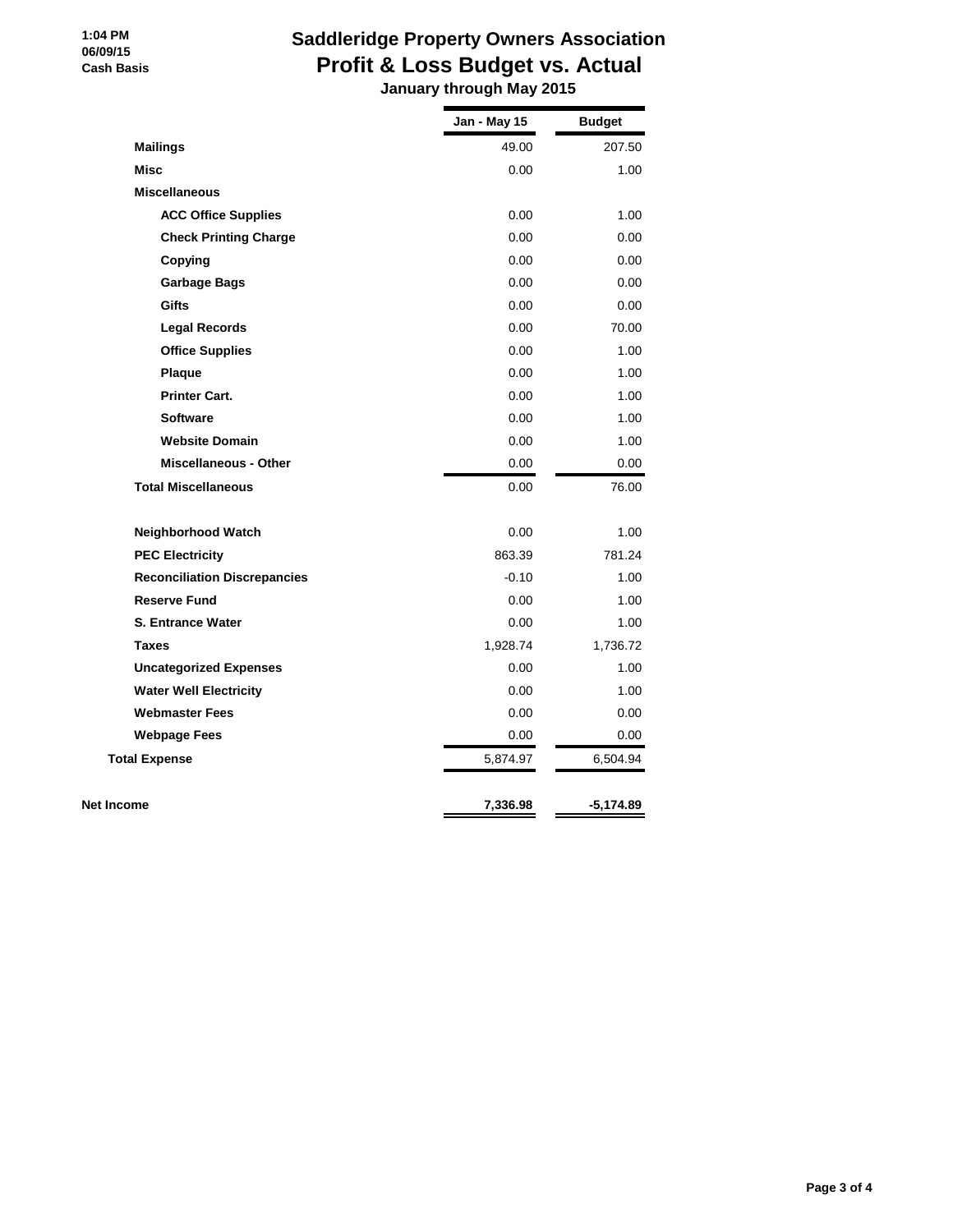**06/09/15 Cash Basis**

## **SPOA Balance Sheet As of May 31, 2015**

|                                  | May 31, 15 | May 31, 14 | \$ Change   |
|----------------------------------|------------|------------|-------------|
| <b>ASSETS</b>                    |            |            |             |
| <b>Current Assets</b>            |            |            |             |
| <b>Checking/Savings</b>          |            |            |             |
| Ozona CD #305501                 | 25,262.85  | 25,212.38  | 50.47       |
| Ozona CD #305552                 | 25,242.16  | 25,191.74  | 50.42       |
| <b>Ozona Checking</b>            | 17,273.01  | 3,630.91   | 13,642.10   |
| <b>Ozona Money Market</b>        | 41,484.21  | 47,441.86  | $-5,957.65$ |
| <b>Total Checking/Savings</b>    | 109,262.23 | 101,476.89 | 7,785.34    |
| <b>Accounts Receivable</b>       |            |            |             |
| <b>Accounts Receivable</b>       | 0.00       | $-8.00$    | 8.00        |
| <b>Total Accounts Receivable</b> | 0.00       | $-8.00$    | 8.00        |
| <b>Total Current Assets</b>      | 109,262.23 | 101,468.89 | 7,793.34    |
| <b>Other Assets</b>              |            |            |             |
| <b>Saddleridge Property</b>      | 80,500.00  | 80,500.00  | 0.00        |
| <b>Total Other Assets</b>        | 80,500.00  | 80,500.00  | 0.00        |
| TOTAL ASSETS                     | 189,762.23 | 181,968.89 | 7,793.34    |
| <b>LIABILITIES &amp; EQUITY</b>  |            |            |             |
| <b>Equity</b>                    |            |            |             |
| <b>Opening Balance Equity</b>    | 110,823.40 | 110,823.40 | 0.00        |
| <b>Retained Earnings</b>         | 71,601.85  | 62,067.95  | 9,533.90    |
| <b>Net Income</b>                | 7,336.98   | 9,077.54   | $-1,740.56$ |
| <b>Total Equity</b>              | 189,762.23 | 181,968.89 | 7,793.34    |
| TOTAL LIABILITIES & EQUITY       | 189,762.23 | 181,968.89 | 7,793.34    |